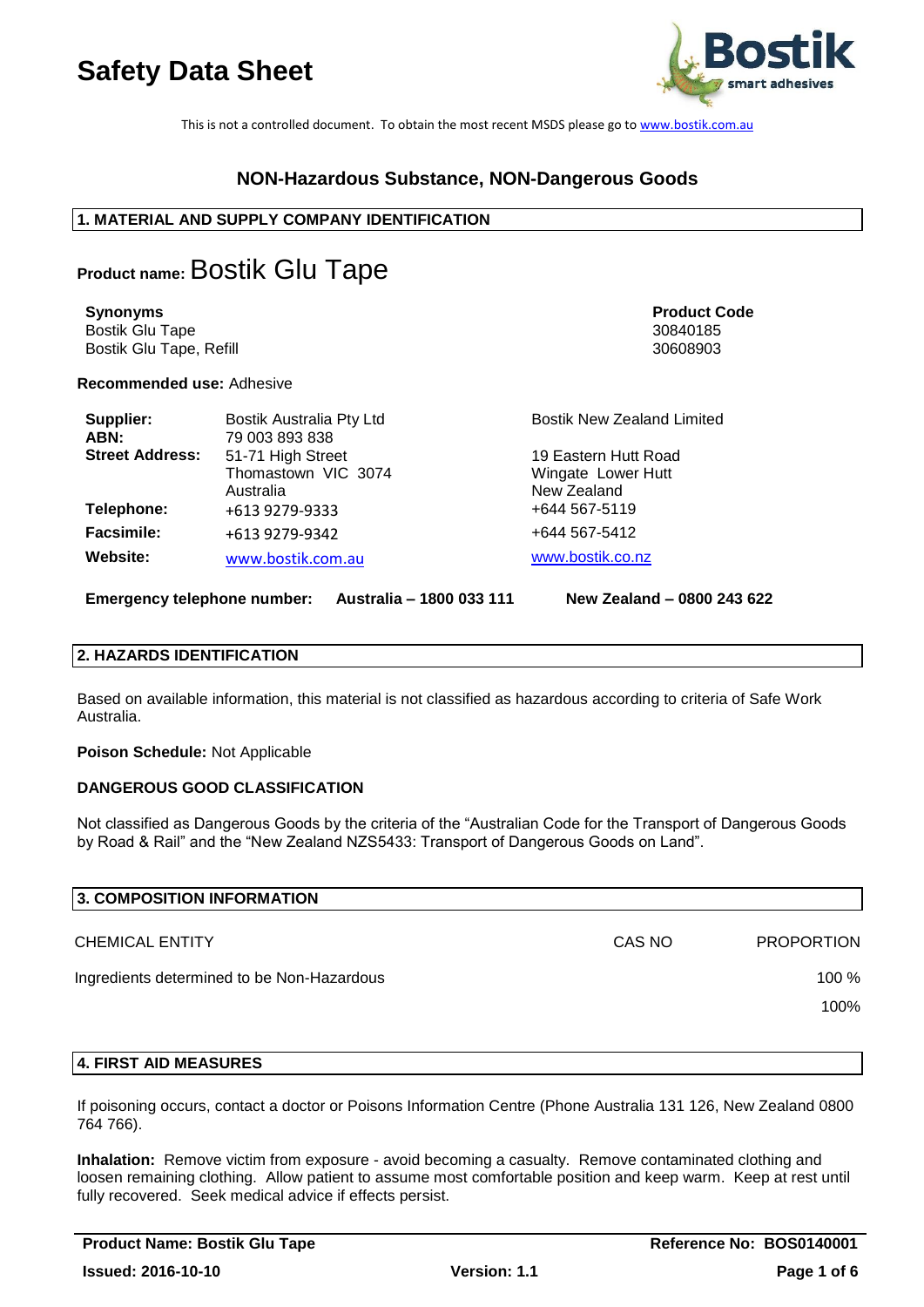

This is not a controlled document. To obtain the most recent MSDS please go t[o www.bostik.com.au](http://www.bostik.com.au/)

**Skin Contact:** If skin or hair contact occurs, remove contaminated clothing and flush skin and hair with running water. If swelling, redness, blistering or irritation occurs seek medical assistance.

**Eye contact:** If in eyes wash out immediately with water. In all cases of eye contamination it is a sensible precaution to seek medical advice.

**Ingestion:** Rinse mouth with water. If swallowed, do NOT induce vomiting. Give a glass of water to drink. Never give anything by the mouth to an unconscious patient. If vomiting occurs give further water. Seek medical advice.

**Notes to physician:** Treat symptomatically.

### **5. FIRE FIGHTING MEASURES**

**Hazchem Code:** Not applicable.

**Suitable extinguishing media:** If material is involved in a fire use water fog (or if unavailable fine water spray), alcohol resistant foam, standard foam, dry agent (carbon dioxide, dry chemical powder).

**Specific hazards:** Combustible material.

**Fire fighting further advice:** On burning or decomposing may emit toxic fumes. Fire fighters to wear selfcontained breathing apparatus and suitable protective clothing if risk of exposure to vapour or products of combustion or decomposition.

#### **6. ACCIDENTAL RELEASE MEASURES**

### **SMALL SPILLS**

Wear protective equipment to prevent skin and eye contamination. Avoid inhalation of vapours or dust. Wipe up with absorbent (clean rag or paper towels). Collect and seal in properly labelled containers or drums for disposal.

### **LARGE SPILLS**

Clear area of all unprotected personnel. Slippery when spilt. Avoid accidents, clean up immediately. Wear protective equipment to prevent skin and eye contamination and the inhalation of dust. Work up wind or increase ventilation. Cover with damp absorbent (inert material, sand or soil). Sweep or vacuum up, but avoid generating dust. Collect and seal in properly labelled containers or drums for disposal. If contamination of crops, sewers or waterways has occurred advise local emergency services.

### **Dangerous Goods – Initial Emergency Response Guide No:** Not applicable

### **7. HANDLING AND STORAGE**

**Handling:** Avoid eye contact and repeated or prolonged skin contact. Avoid inhalation of dust.

**Storage:** Store in a cool, dry, well-ventilated place and out of direct sunlight. Store away from foodstuffs. Store away from incompatible materials described in Section 10. Store away from sources of heat and/or ignition. Keep container standing upright. Keep containers closed when not in use - check regularly for spills.

### **8. EXPOSURE CONTROLS / PERSONAL PROTECTION**

**National occupational exposure limits:** No value assigned for this specific material by Safe Work Australia.

**Biological Limit Values:** As per the "National Model Regulations for the Control of Workplace Hazardous Substances (Safe Work Australia)" the ingredients in this material do not have a Biological Limit Allocated.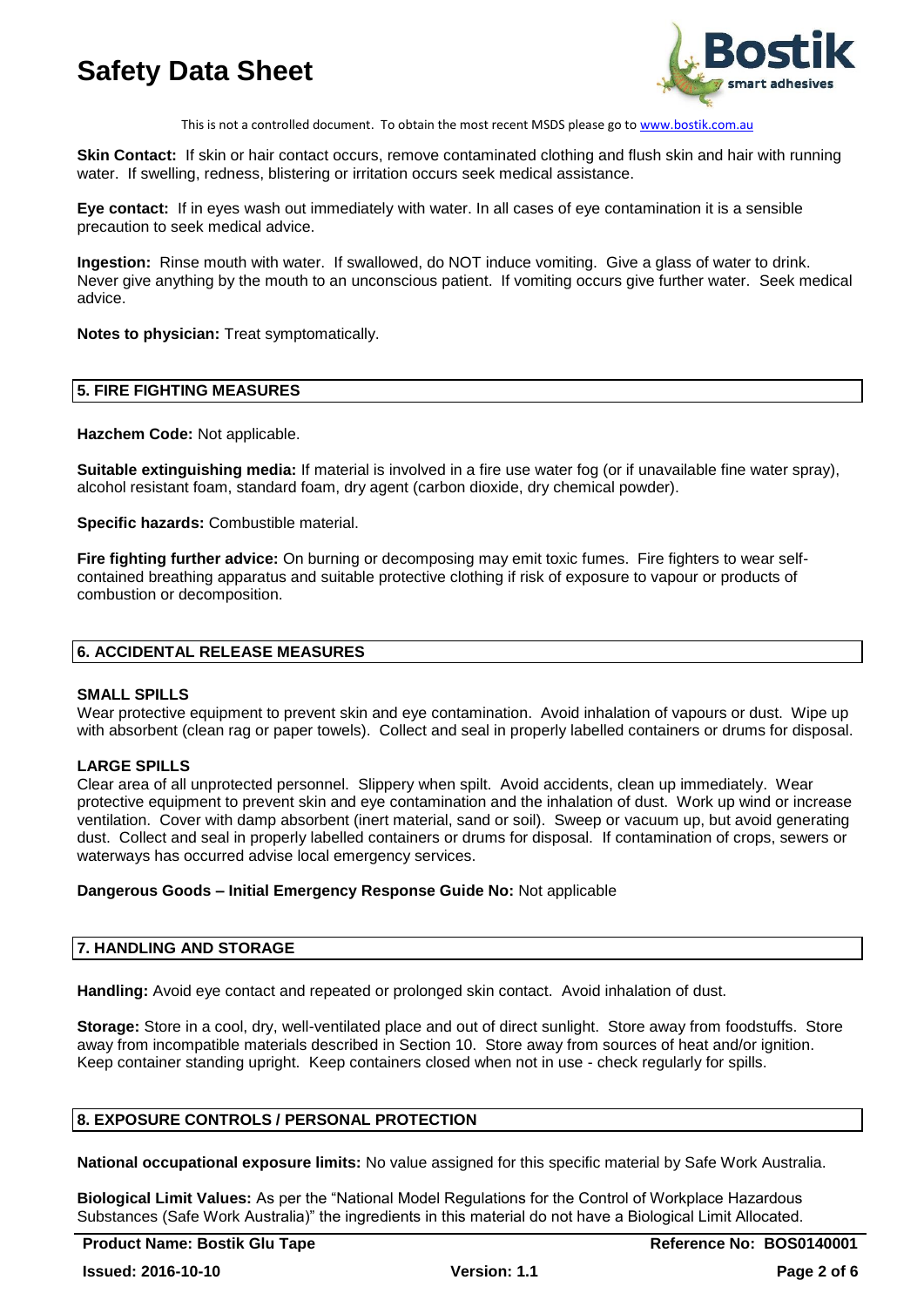

This is not a controlled document. To obtain the most recent MSDS please go t[o www.bostik.com.au](http://www.bostik.com.au/)

**National occupational exposure limits:** Natural ventilation should be adequate under normal use conditions..

**Personal Protection Equipment:** SAFETY SHOES, OVERALLS, GLOVES, SAFETY GLASSES.

When handling individual retail packs no personal protection equipment is required.

Wear safety shoes, overalls, gloves, safety glasses.Available information suggests that gloves made from nitrile rubber should be suitable for intermittent contact. However, due to variations in glove construction and local conditions, the user should make a final assessment. Always wash hands before smoking, eating, drinking or using the toilet. Wash contaminated clothing and other protective equipment before storing or re-using.

**Hygiene measures:** Keep away from food, drink and animal feeding stuffs. When using do not eat, drink or smoke. Wash hands prior to eating, drinking or smoking. Avoid contact with clothing. Avoid eye contact and repeated or prolonged skin contact. Avoid inhalation of dust. Ensure that eyewash stations and safety showers are close to the workstation location.

### **9. PHYSICAL AND CHEMICAL PROPERTIES**

| Form:   | Solid          |
|---------|----------------|
| Colour: | N Av           |
| Odour:  | Characteristic |

| Solubility:                             | N Av  |
|-----------------------------------------|-------|
| <b>Relative Vapour Density (air=1):</b> | N App |
| Vapour Pressure (20 °C):                | N App |
| Flash Point (°C):                       | N App |
| Flammability Limits (%):                | N App |
| <b>Autoignition Temperature (°C):</b>   | N Av  |
| Melting Point/Range (°C):               | N Av  |
| <b>Boiling Point/Range (°C):</b>        | N App |
| pH:                                     | N App |
| <b>Viscosity:</b>                       | N App |
| Total VOC (g/Litre):                    | N Av  |

(Typical values only - consult specification sheet)  $N Av = Not available$ . N App = Not applicable

### **10. STABILITY AND REACTIVITY**

**Chemical stability:** This material is thermally stable when stored and used as directed.

**Conditions to avoid:** Elevated temperatures and sources of ignition.

**Incompatible materials:** Oxidising agents.

**Hazardous decomposition products:** Oxides of carbon and nitrogen, smoke and other toxic fumes.

**Hazardous reactions:** No known hazardous reactions.

### **11. TOXICOLOGICAL INFORMATION**

No adverse health effects expected if the product is handled in accordance with this Safety Data Sheet and the product label. Symptoms or effects that may arise if the product is mishandled and overexposure occurs are:

### **Acute Effects**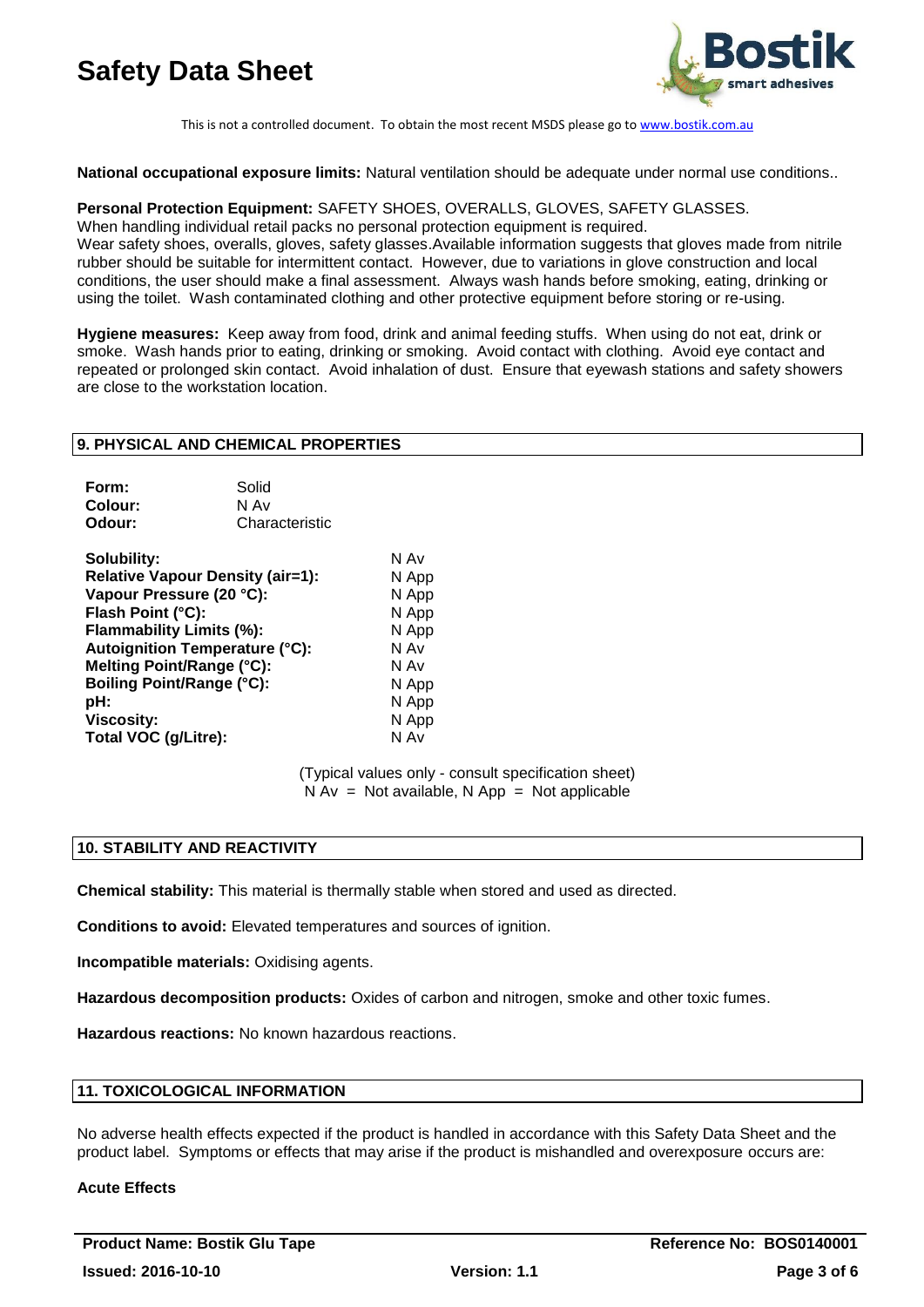

This is not a controlled document. To obtain the most recent MSDS please go t[o www.bostik.com.au](http://www.bostik.com.au/)

**Inhalation:** Material may be an irritant to mucous membranes and respiratory tract.

**Skin contact:** Contact with skin may result in irritation.

**Ingestion:** Swallowing can result in nausea, vomiting and irritation of the gastrointestinal tract.

**Eye contact:** May be an eye irritant. Exposure to the dust may cause discomfort due to particulate nature. May cause physical irritation to the eyes.

### **Acute toxicity**

**Inhalation:** This material has been classified as non-hazardous. Acute toxicity estimate (based on ingredients): >5 mg/L

**Skin contact:** This material has been classified as non-hazardous. Acute toxicity estimate (based on ingredients): >2,000 mg/Kg

**Ingestion:** This material has been classified as non-hazardous. Acute toxicity estimate (based on ingredients): >2,000 mg/Kg

**Corrosion/Irritancy:** Eye: this material has been classified as not corrosive or irritating to eyes. Skin: this material has been classified as not corrosive or irritating to skin.

**Sensitisation:** Inhalation: this material has been classified as not a respiratory sensitiser. Skin: this material has been classified as not a skin sensitiser.

**Aspiration hazard:** This material has been classified as non-hazardous.

**Specific target organ toxicity (single exposure):** This material has been classified as non-hazardous.

### **Chronic Toxicity**

**Mutagenicity:** This material has been classified as non-hazardous.

**Carcinogenicity:** This material has been classified as non-hazardous.

**Reproductive toxicity (including via lactation):** This material has been classified as non-hazardous.

**Specific target organ toxicity (repeat exposure):** This material has been classified as non-hazardous.

### **12. ECOLOGICAL INFORMATION**

Avoid contaminating waterways.

**Acute aquatic hazard:** This material has been classified as non-hazardous. Acute toxicity estimate (based on ingredients): >100 mg/L

**Long-term aquatic hazard:** This material has been classified as non-hazardous. Non-rapidly or rapidly degradable substance for which there are adequate chronic toxicity data available OR in the absence of chronic toxicity data, Acute toxicity estimate (based on ingredients): >100 mg/L, where the substance is not rapidly degradable and/or BCF  $<$  500 and/or log K<sub>ow</sub>  $<$  4.

**Ecotoxicity:** No information available.

**Persistence and degradability:** No information available.

**Bioaccumulative potential:** No information available.

**Mobility:** No information available.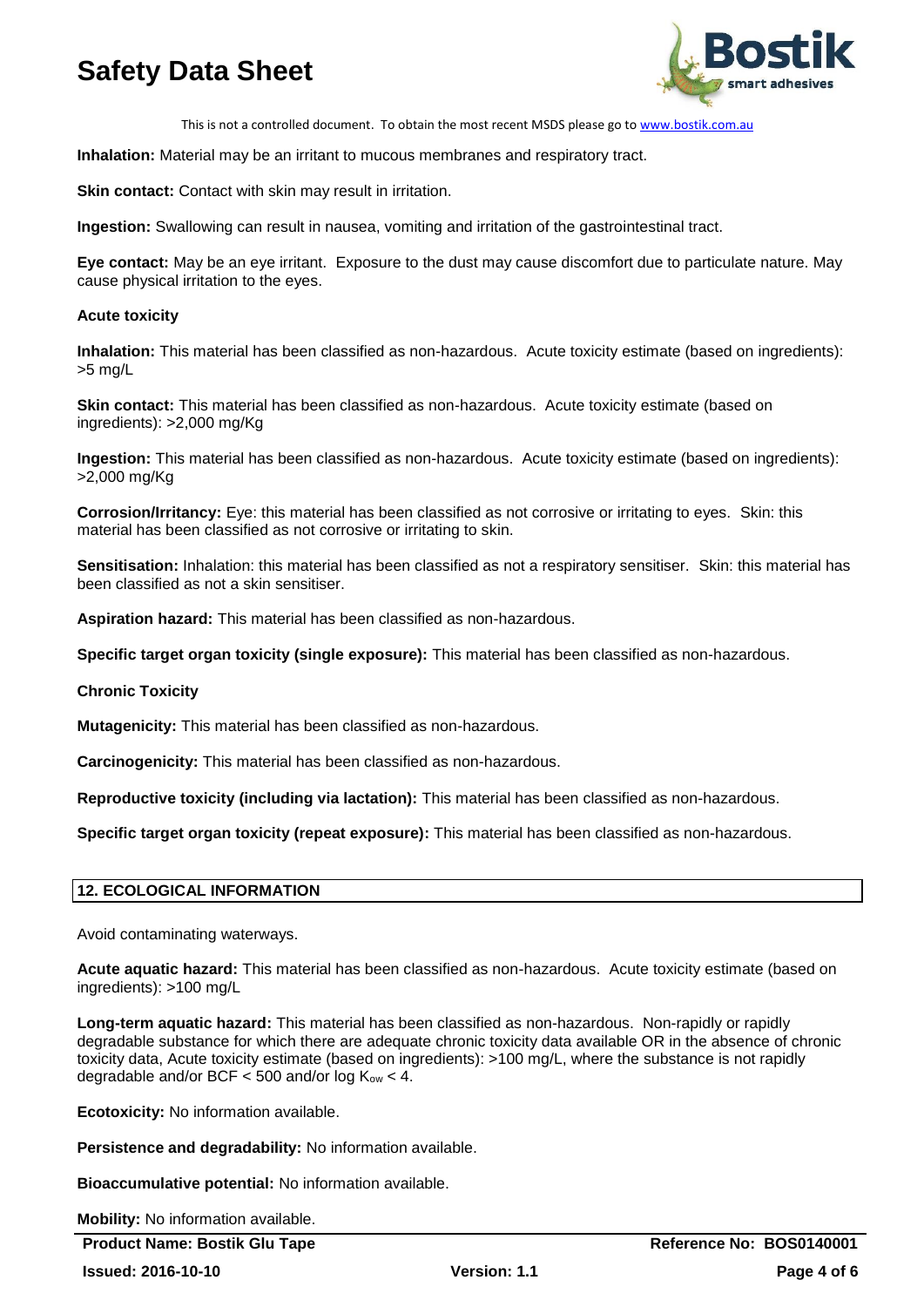

This is not a controlled document. To obtain the most recent MSDS please go t[o www.bostik.com.au](http://www.bostik.com.au/)

### **13. DISPOSAL CONSIDERATIONS**

Persons conducting disposal, recycling or reclamation activities should ensure that appropriate personal protection equipment is used, see "Section 8. Exposure Controls and Personal Protection" of this SDS.

If possible material and its container should be recycled. If material or container cannot be recycled, dispose in accordance with local, regional, national and international Regulations.

### **14. TRANSPORT INFORMATION**

#### **ROAD AND RAIL TRANSPORT**

Not classified as Dangerous Goods by the criteria of the "Australian Code for the Transport of Dangerous Goods by Road & Rail" and the "New Zealand NZS5433: Transport of Dangerous Goods on Land".

#### **MARINE TRANSPORT**

Not classified as Dangerous Goods by the criteria of the International Maritime Dangerous Goods Code (IMDG Code) for transport by sea.

#### **AIR TRANSPORT**

Not classified as Dangerous Goods by the criteria of the International Air Transport Association (IATA) Dangerous Goods Regulations for transport by air.

### **15. REGULATORY INFORMATION**

### **HSNO Group Standard:** NA - Not Applicable

#### **This material is not subject to the following international agreements:**

Montreal Protocol (Ozone depleting substances) The Stockholm Convention (Persistent Organic Pollutants) The Rotterdam Convention (Prior Informed Consent) Basel Convention (Hazardous Waste) International Convention for the Prevention of Pollution from Ships (MARPOL)

#### **This material/constituent(s) is covered by the following requirements:**

• All the constituents of this material are listed on the *Australian Inventory of Chemical Substances* (AICS).

### **16. OTHER INFORMATION**

#### **Literary reference**

This MSDS has been prepared by Chemical Data Services Pty Ltd (chemdata.com.au) on behalf of its client.

Reason for issue: Minor text changes

Material Safety Data Sheets are updated frequently. Please ensure that you have a current copy.

This MSDS summarises at the date of issue our best knowledge of the health and safety hazard information of the product, and in particular how to safely handle and use the product in the workplace. Since Bostik Australia Pty Ltd cannot anticipate or control the conditions under which the product may be used, each user must, prior to usage, review this MSDS in the context of how the user intends to handle and use the product in the workplace.